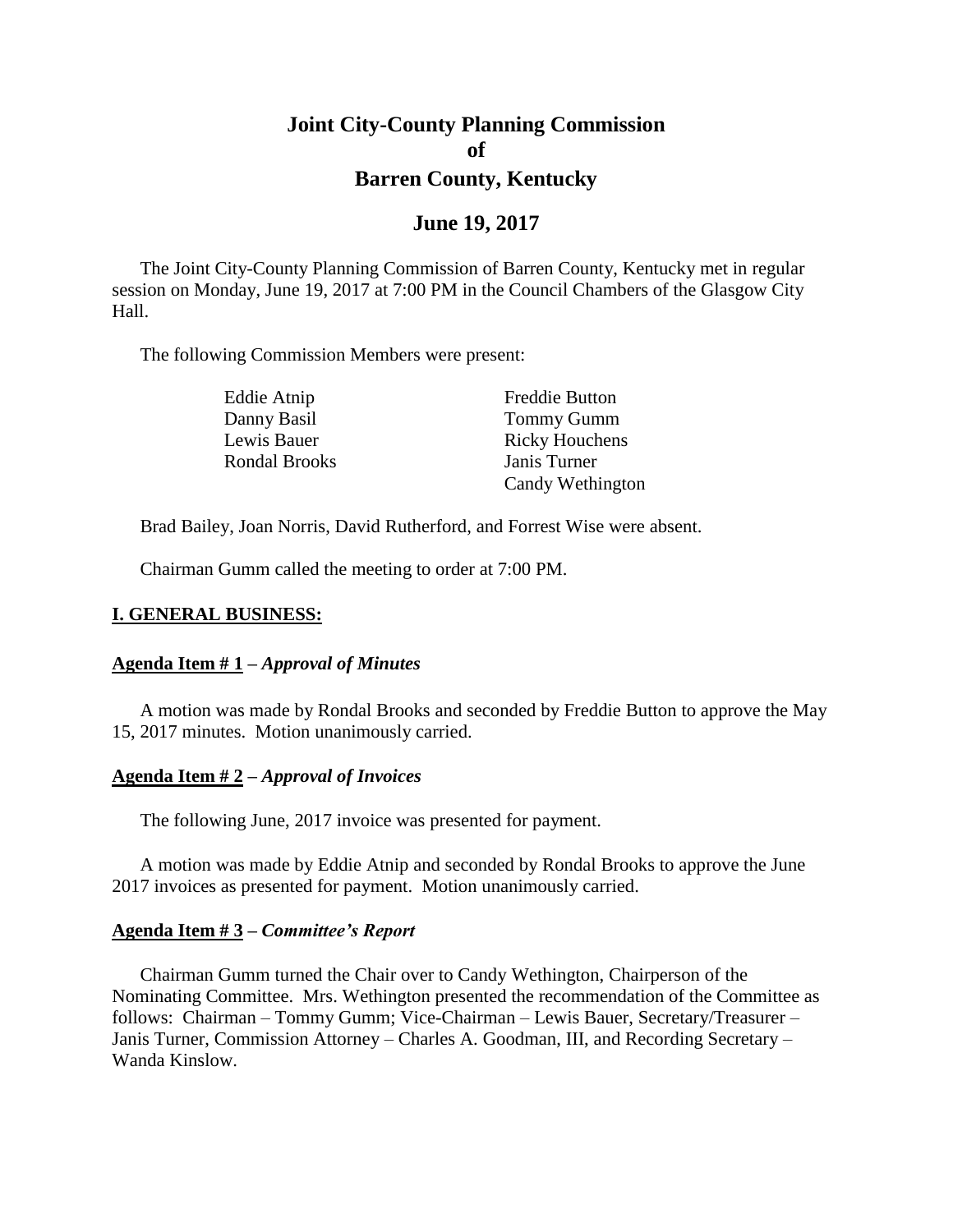Page Two June 19, 2017

A motion was made by Candy Wethington and seconded by Danny Basil to approve the 2017-2018 officer nominations as presented. Motion carried.

Mrs. Wethington turned the Chair back to Tommy Gumm.

### **Agenda Item # 4 –** *Treasurer's Report*

Janis Turner, Treasurer, presented the following report:

The bank balance at the end of May was \$48,737.05. Deposit in the amount of \$4,435.00 consisted of: \$4,260.00 from Barren County fees, \$175.00 in fees from the City of Glasgow.

### **Agenda Item # 5 –** *Director's Report*

Kevin Myatt, Planning Director, reported on the KAPA Spring Conference that was held at Lake Cumberland State Park May  $17<sup>th</sup> - 19$ th. He also told of a training that would be held in Cave City, KY on June  $27^{\text{th}}$ .

### **II. SUBDIVISION:**

**1. 061917-01-B – Text Amendment Application** *– Joint City-County Planning Commission, Applicant/Owner – Text Amendment to Articles 5 & 6 and Exhibits 2 & 5 – Barren County*

A public hearing was conducted.

Kevin Myatt, Planning Director, reported to the best of his knowledge all appropriate notices had been posted. Mr. Myatt explained the proposed Text Amendment.

Chairman Gumm asked if anyone present would like to speak in favor of the proposed request.

No one addressed the Commission.

Chairman Gumm asked if anyone present would like to speak in opposition of the proposed request.

No one addressed the Commission.

Chairman Gumm stated that any approval or denial must be in accordance with KRS 100.211 and Chairman Gumm closed the hearing.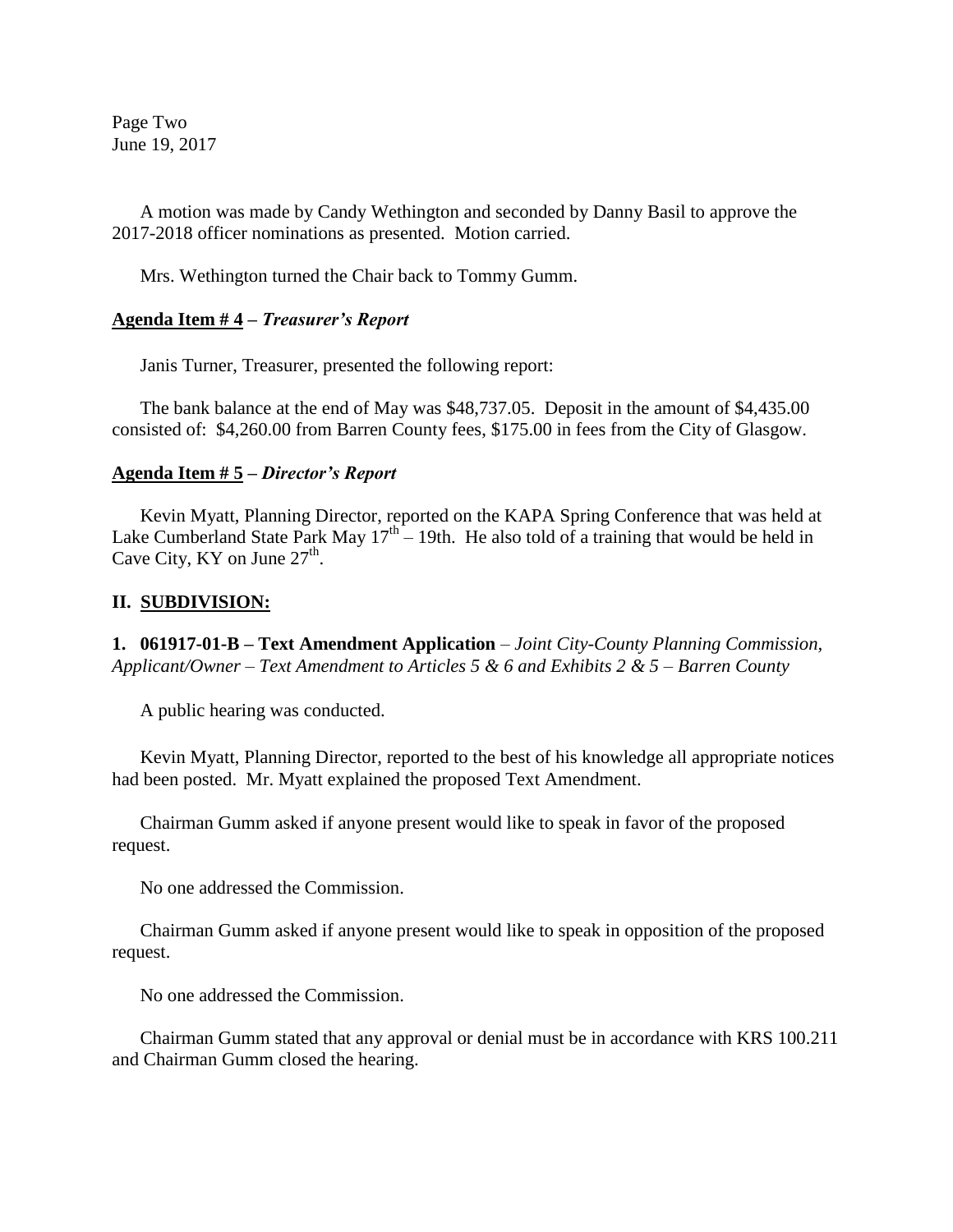Page Three June 19, 2017

A motion was made by Danny Basil and seconded by Forrest Wish to approve the proposed Text Amendment for the Joint City-County Planning Commission, Applicant for Articles 5 & 6 and Exhibits 2 & 5 as presented. Motion carried unanimously.

# **II. SUBDIVISION:**

**1. 061917-02-B – Subdivision Regulations Pre-Construction Variance Application** *– Richard Tutt, Applicant/Owner – Property located at 163 Gossett Road – Six (6') foot Variance to the Eight (8') foot Side Yard Setback – Article IV, Section 4.3(6) of the 1978 Barren County Subdivision Regulations – 1 Lot – Barren County*

The following Staff Findings and Recommendations were presented.

Staff Findings:

- 1. As indicated on the Application the applicant is requesting a Six (6') foot Variance to the Eight (8') foot Side Yard Setback Requirement, Article IV, Section 4.3(6) of the 1978 Barren County Subdivision Regulations.
- 2. The applicant has filed a Subdivision Regulations Pre-Construction Variance Application in the appropriate time and has explained the proposed request, see Attachment A.
- 3. Attachment B is the general vicinity map at a two (200') hundred foot scale. The property is located on a dead-end road. Attachment C is a general vicinity map at a one (100') hundred foot scale and details the unique shape of the property.
- 4. Attachment D is the existing plat provided by the Applicant from American Engineers, Inc., and recorded on March  $27<sup>th</sup>$ , 1995. However, this property was originally recorded in Plat Book 7, Page 36 dated February  $20<sup>th</sup>$ , 1980 and is subject to the regulations set forth by the 1978 Barren County Subdivision Regulations in Article IV, Section 4.3(6) of a eight (8') side yard setback requirement.
- 5. Attachment E is a detailed drawing submitted by the Applicant thorough description of the proposed addition and distance details from the property line, the existing side yard setback line, and the proposed side yard setback line should the Applicant receive it.
- 6. Attachment F is the Property Photo map.
- 7. Attachment G is a notarized statement from the adjacent property owner.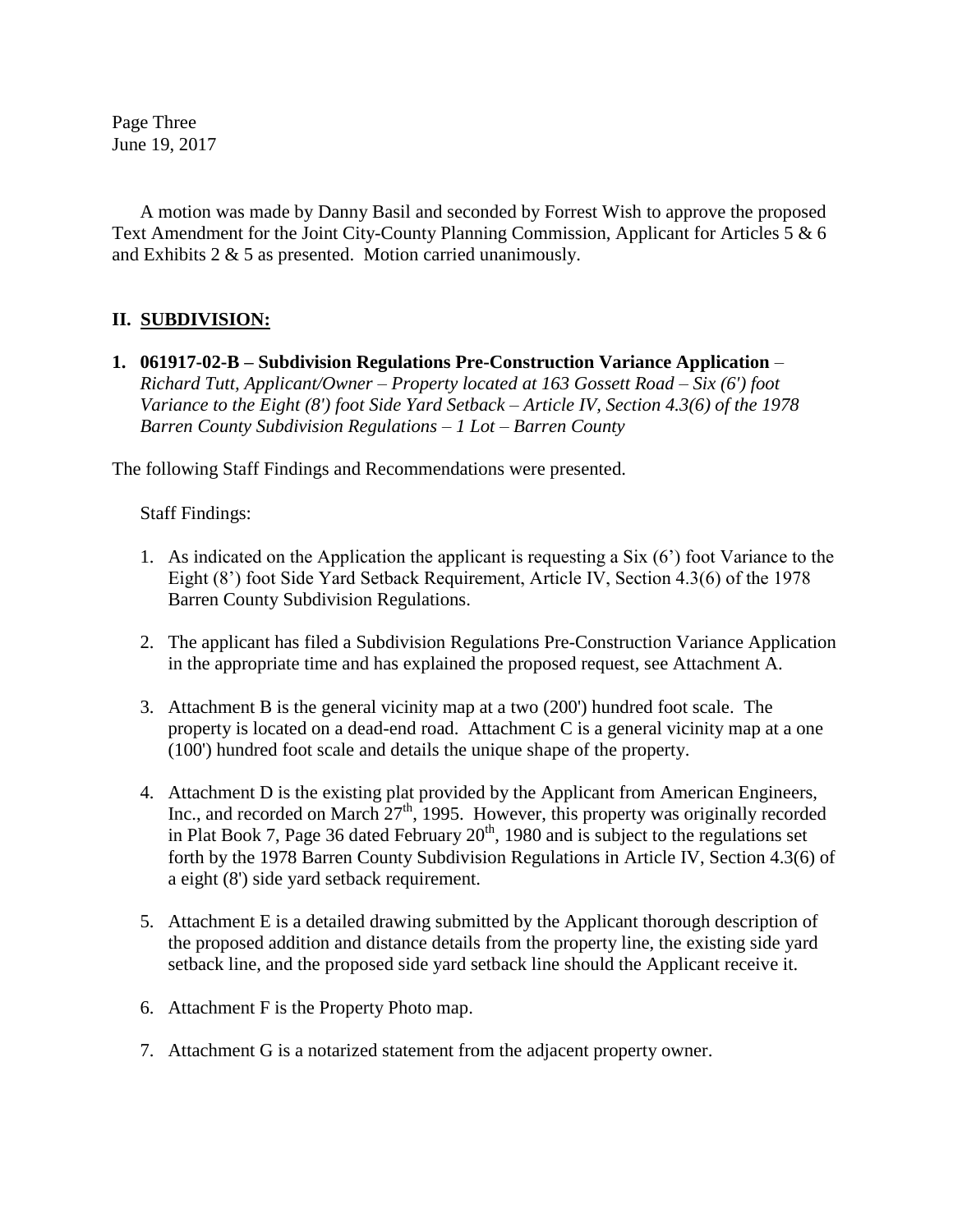Page Four June 19, 2017

A motion was made by Eddie Atnip and seconded by Janis Turner to approve the Variance Application for Richard Tutt, Owner/Applicant, 163 Gossett Road because the granting of the Variance will not adversely affect the public health, safety or welfare and will not alter the essential character of the general vicinity, and will not cause a hazard or a nuisance to the public. Motion unanimously carried.

**2. 061917-01-G – Preliminary and Final Plat** – Ken Ford, Applicant/Owner – Property along Homewood Boulevard – 19 Lots –  $6.932 +/-$  Total Acres – Glasgow – Plans Prepared by Pride Land Surveying

The following Staff Findings and Recommendations were presented.

Staff Findings:

- 1. The proposed subdivision is being divided along existing road frontage and each lot exceeds the minimum lot size requirements, per Section §158.123 of the Glasgow Zoning Regulations.
- 2. All proposed lots shown must meet all necessary requirements to gain entrance permits for Homewood Boulevard from Kurt Frey, Glasgow Public Works Superintendent.
- 3. All lots shown will have water supply from the Glasgow Water Company, per Clint Harbison, Engineer. However, arrangements have been made with the Glasgow Water Company for sewer availability.
- 4. All existing SRCTC, EPB and Transmission lines have been noted with all applicable Right-of-Way easements.
- 5. There are two current fire hydrants available to service the subject properties.

### Staff Recommendation:

It is the Staff's recommendation of approval of the Preliminary and Final Plat.

A motion was made by Rondal Brooks and seconded by Janis Turner to approve the Preliminary and Final Plat for Ken Ford Subdivision, Owner/Applicant, because the Subdivision does meet the minimum standards set forth in the Barren County Subdivision Regulations and the Glasgow Zoning Ordinance and subject to Staff Findings and Recommendations. Motion unanimously carried.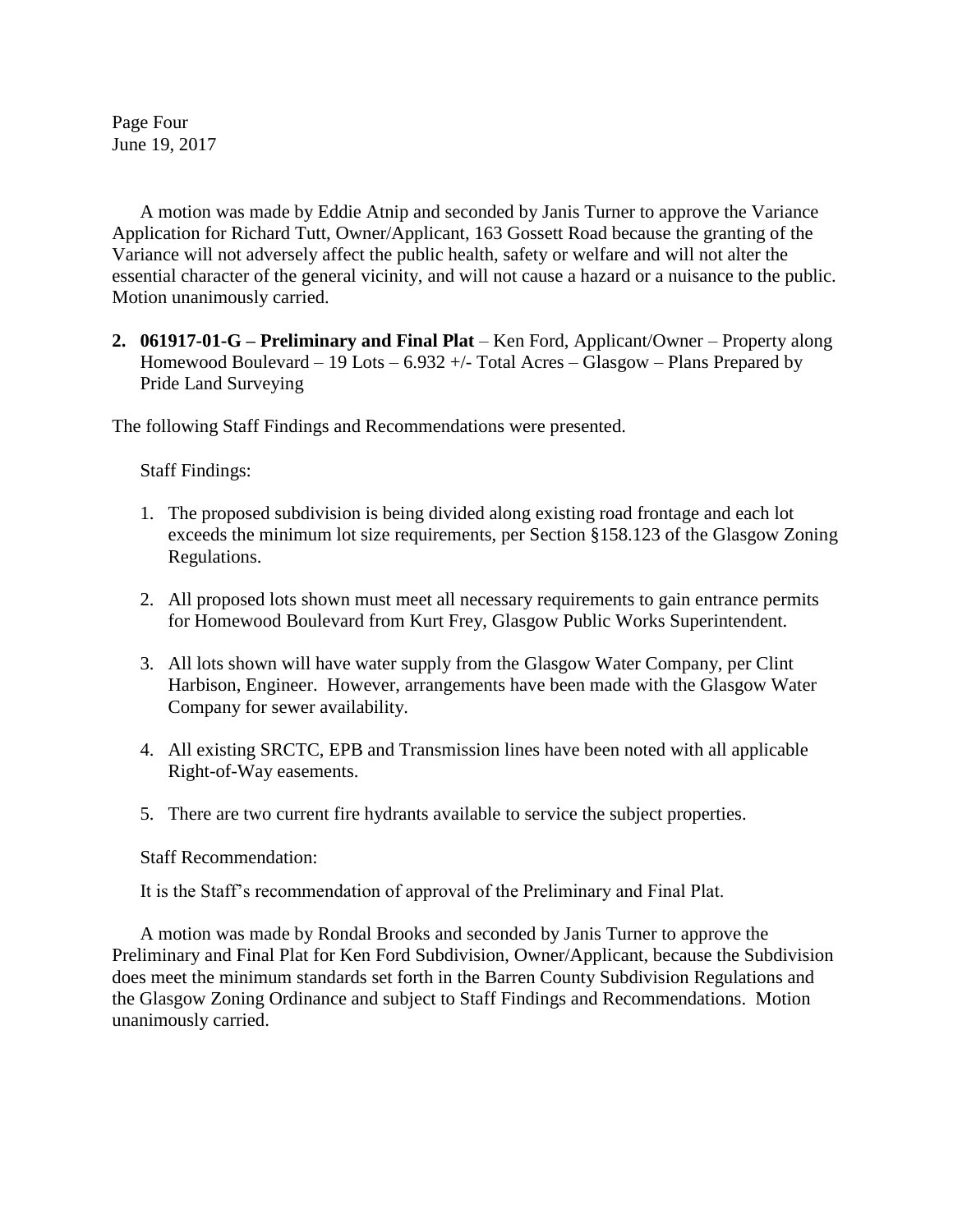Page Five June 19, 2017

# **IV. DEVELOPMENT PLAN:**

**1. 061917-02-G – Preliminary Development Plan** – Newcomb Oil Company, LLC., Applicant/Owner – Fivestar Project – Property located at 802 East Main Street (Hwy. 90) – 1 Lot – 2.09 +/- Total Acres – Glasgow – Plans Prepared by KWM Land Surveying  $\&$ Engineering

The following Staff Findings and Recommendations were presented.

Staff Findings:

- 1. Currently the subject property is located within the B-2 (General Business) District.
- 2. The existing tract of land contains 2.09 total acres. The majority of the site slopes to the north, parallel with East Main Street and away from Lenna Drive.
- 3. As shown on Sheet C-1.01 the Applicant is proposing a new 4,422 square foot building for a FiveStar gas station with one pump island and a separate diesel pump island.
- 4. Sheet C-1.02 is a detail of the proposed gas station and pump islands as well as the detail of the proposed sign, which is in accordance with the Glasgow Zoning Ordinance pertaining signs.
- 5. Section 158.400(7) of the Glasgow Zoning Ordinance requires a commercial or retail use to provide one (1) space for every three hundred (300) square feet of floor area. The minimum required parking spaces is fifteen (15); the applicant is providing twenty-one (21) spaces. ADA requirements require two (2) handicap spaces; the applicant is providing two (2).
- 6. Currently, the KYTC (Kentucky Transportation Cabinet) has deemed the entrance onto East Main Street (Hwy. 90) as only a right-in/right-out entrance. Approval from KYTC will be required if this entrance is to change.
- 7. The Glasgow Department of Public Works has been notified of the proposed relocation/re-sizing entrance onto Lenna Drive, a local city street. The proposed relocation/re-sizing entrance onto Hwy. 90 (W. Main St.) shall require permit approval from the Kentucky Transportation Cabinet, Department of Highways prior to Final approval.
- 8. Sheet C-2.01 is detailed proposed grading sheet for the development.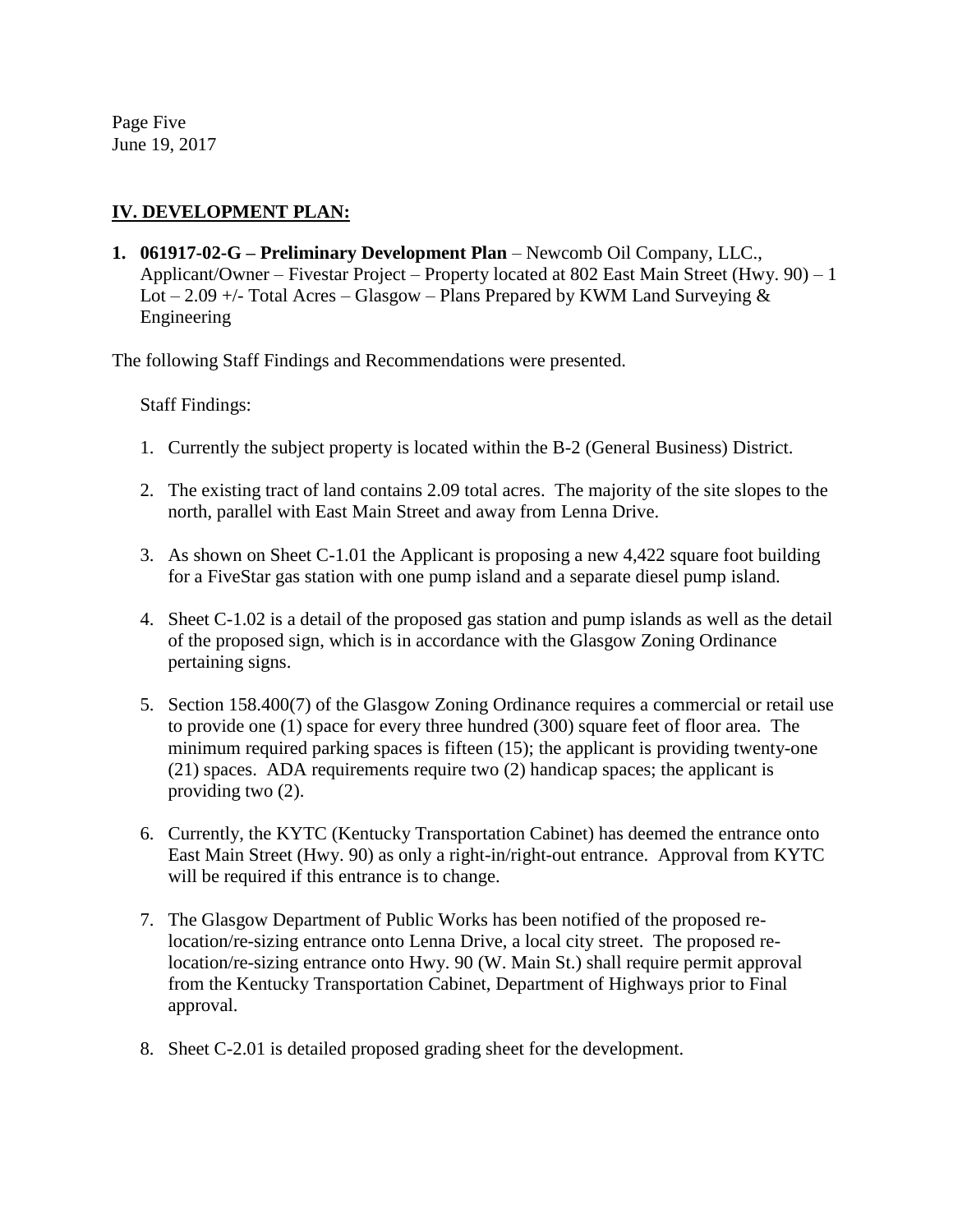Page Six June 19, 2017

- A. As shown on the plans storm water runoff is to drain to the northeast side of the site, to a proposed retention basin located along E. Main St. (Hwy. 90). A closer detail is located on sheet C-2.02 detailing the retention basin and energy dissipaters as well as the Riser, Wall and Level Spreader located within and adjacent to the basin.
- B. Drainage/Runoff is to be piped to the south via two (2) curb box inlets located to the west and east with the west curb box at a elevation of 650.82' and at which point it is to be piped via a 15" pipe to a junction box at elevation 643.50' and further piped by a 18" pipe to a junction box at elevation 637.50' and then released into the proposed basin with a 24" pipe at a elevation of 637.40'. The Riser detail shows it an elevation at 636.40' with the energy dissipater at a elevation at 637.06'. The east curb box inlet is at an elevation of 644.15' piped by a 15" pipe into the basin.
- C. On the northwest side of the parking lot, a 1.9:1 slope is proposed, as well as a note of rip-rap to cover all slopes steeper than 4:1.
- D. The remaining parking area and development is to drain to two (2) curb box inlets at the west and east side of the property.
- E. On sheet C-2.01 the pre and post drainage and runoff calculations are exactly at the same rate, from the storm water calculations provided by the Engineer stating that the post construction runoff is not more than the pre-developed storm runoff. The coefficient calculation has the 10, 25, 50 and 100 storm events at a lesser pace that what was currently on the site.
- 9. A storm water maintenance agreement must be signed with the City of Glasgow Stormwater Coordinator prior to final approval.
- 10. Sheet C-3.01 shows Erosion Control measures implemented during the sites initial development by phasing.
- 11. Sheet C-4.01 is the proposed utility layout and landscape plan.
	- A. Water and sewer plans have been approved by the Glasgow Water Company. The water utility will come from East Main Street (Hwy. 90) and enter the building on the east side.
	- B. Sewer is to be provided from the east of the proposed site and be connected to an existing manhole on East Main Street (Hwy. 90).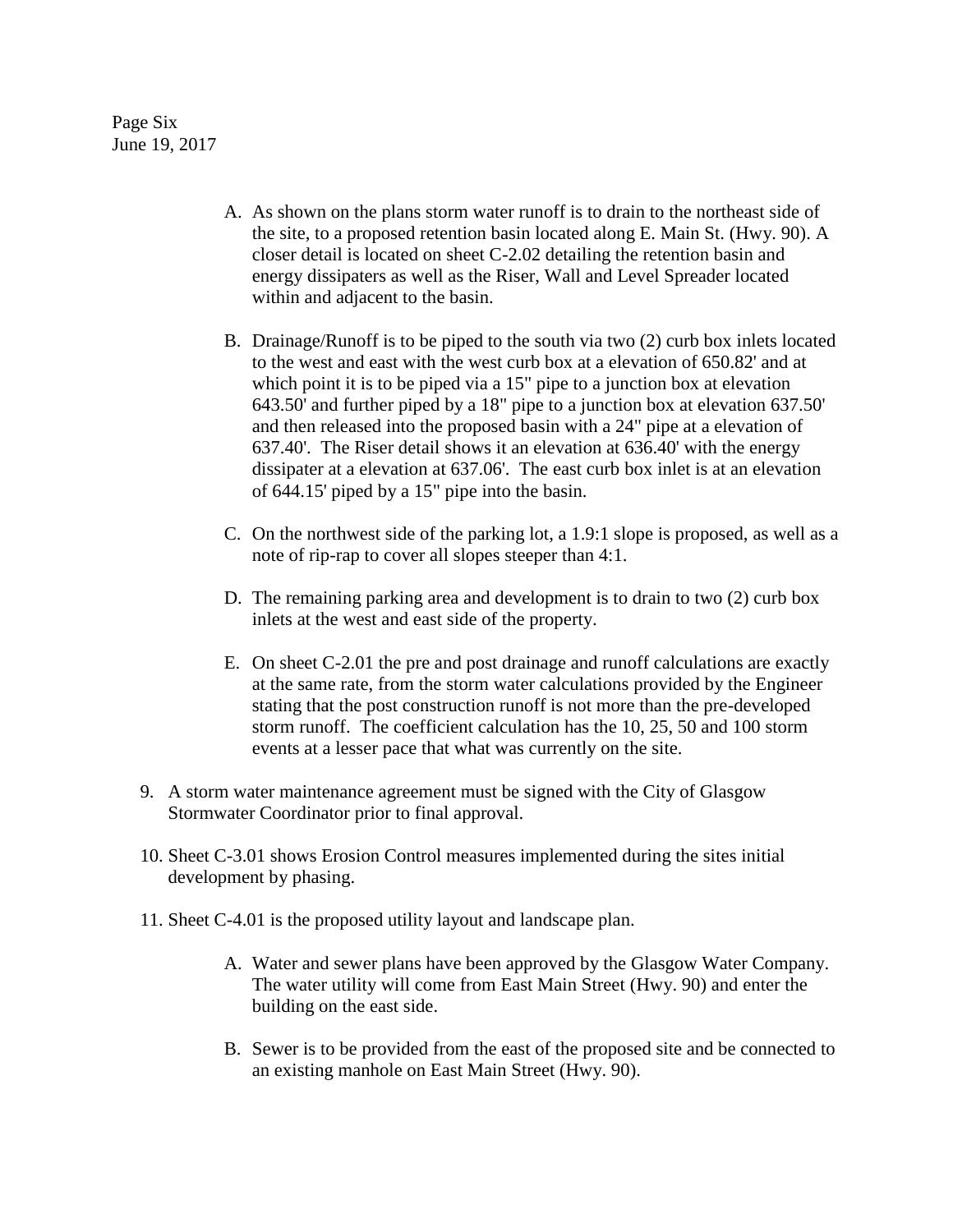Page Seven June 19, 2017

- C. Electricity is to be provided by the GEPB by a transformer pole at the intersection of East Main Street (Hwy. 90) and Lenna Drive.
- 12. This site is to be serviced by one (1) fire hydrant, an one existing at the intersection of East Main Street (Hwy.90) and Lenna Drive.

Staff Recommendation:

It is the Staff's recommendation of approval of the Preliminary Development Plan subject to the following conditions:

- 1. Adequate soil erosion and sedimentation control measures, shown on the approved plans, be implemented during and after site construction in order to reduce soil erosion and to minimize water quality impacts where the natural ground cover has been disturbed.
- 2. The Stormwater maintenance agreement be signed prior to final plan approval.
- 3. Approval from the Kentucky Transportation Cabinet in regards to the location of the resized entrance.

A motion was made by Eddie Atnip and seconded by Freddie Button to approve the Preliminary Development Plan for Newcomb Oil Company, Owner/Applicant, because the Development Plan does meet the minimum standards set forth in Section 152 of the Glasgow Development Ordinance and subject to Staff Findings and Recommendations. Motion unanimously carried.

**2. 061917-03-G – Preliminary Development Plan** – Grace Heers, Applicant/Owner – Cedar Ridge Apartments – Property located at Lot #49 of Bluff Haven II Subdivision on Corner of Lovers Lane and Lauderdale Drive  $-1$  Lot  $-1.51 +$ /- Total Acres  $-$  Glasgow  $-$  Plans Prepared by Van Meter & Slavely, LLC

The following Staff Findings and Recommendations were presented.

Staff Findings:

- 1. Currently the subject property is located within the R-4 (Medium Density Multi-Family Residential) District.
- 2. Section §158.143 of the Glasgow Zoning Ordinance states that for every structure greater than four (4) units, each structure must have 21,500 square feet of lot space. The applicant is proposing two (2) twelve (12) plexes and a four (4) plex for a total units of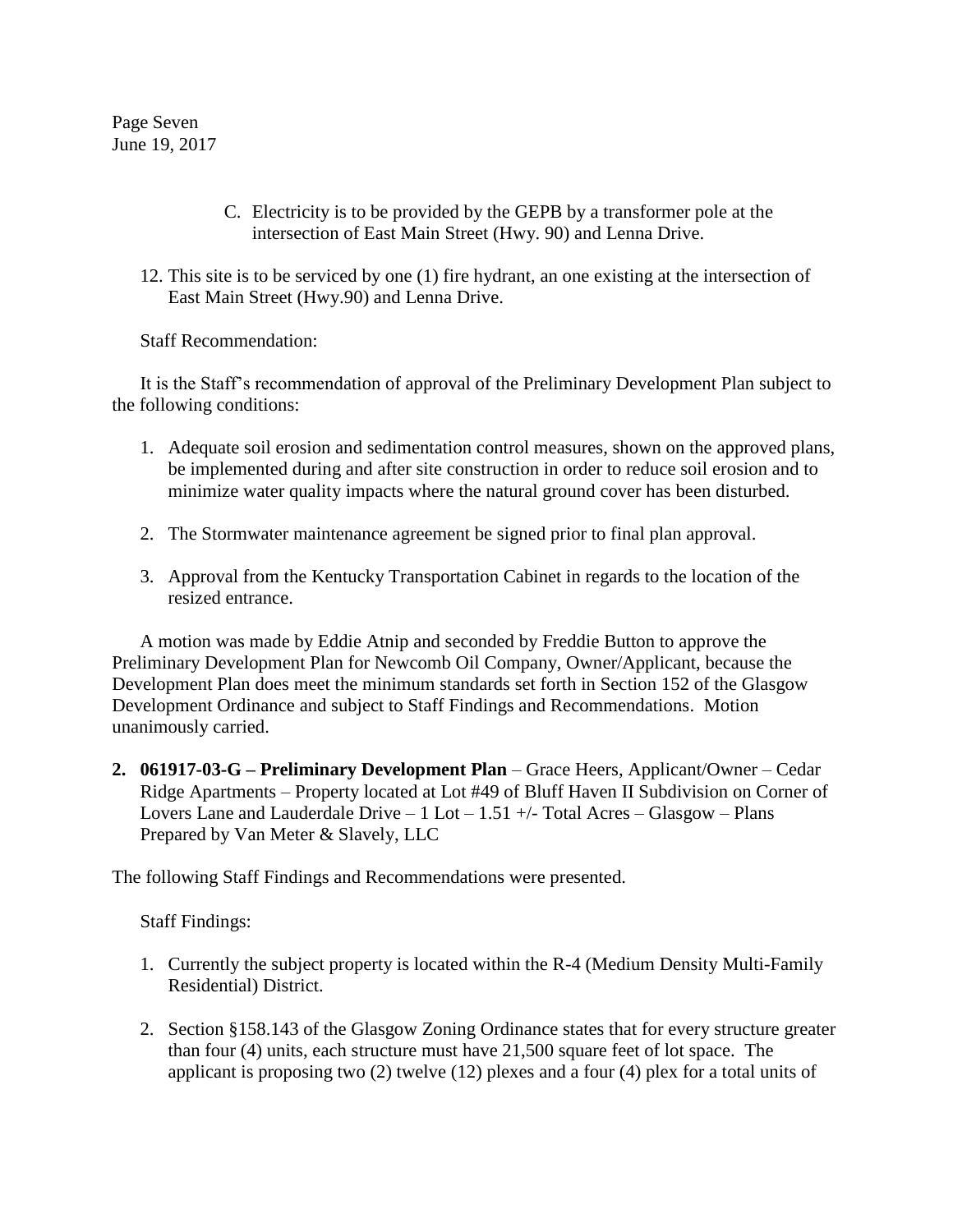Page Eight June 19, 2017

> The applicant must have 61,500 square feet of lot coverage to accommodate the proposed units; the applicant has 65,765 square feet.

- 3. The site slopes to the south, away from Lauderdale Drive, see Sheet C-1.
- 4. Sheet C-2 shows the proposed location of the buildings and the paving area.
- 5. Section 158.400 (11) of the Glasgow Zoning Ordinance requires a dwelling to provide two (2) parking spaces per dwelling unit. The development will require fifty-six (56) parking spaces; the applicant is proposing fifty-six (56) parking spaces. ADA requirements require two (2) handicap spaces, the applicant is proposing four (4). The plans meet the minimum requirements.
- 6. The proposed development will utilize the existing entrance onto Lauderdale Drive and the Glasgow Department of Public Works has been notified.
- 7. The proposed grading (Sheet C-3) shows that the proposed drainage is to drain to a proposed pond/basin on the southern portion of the property with a rock storm outlet detail.
- 8. The applicant must sign a Storm Water Maintenance agreement with the City regarding the retention pond/basin prior to final approval.
- 9. The proposed erosion control plan, Sheet C-4 proposes a construction entrance at the northwestern most entrance into the site. Silt fence is proposed along the east and west side of the proposed structures. The site is proposed to have a rock ditch line for the entire length of the eastern part of the property due to the topographical nature of the lot. This proposed rock ditch will lead into the proposed retention pond/basin.
- 10. An BMP Order of Installation is also shown on C-4 and must be followed during construction of the proposed development.
- 11. Sheet C-6 shows the proposed water and sewer connections for the dwellings. The proposed sewer line will be relocated per Clint Harbison, Glasgow Water Company Engineer and must be shown on the plans prior to final approval.
- 12. A fire hydrant is proposed along the drive aisle into the development to give adequate coverage for all proposed structures.

Staff Recommendation: